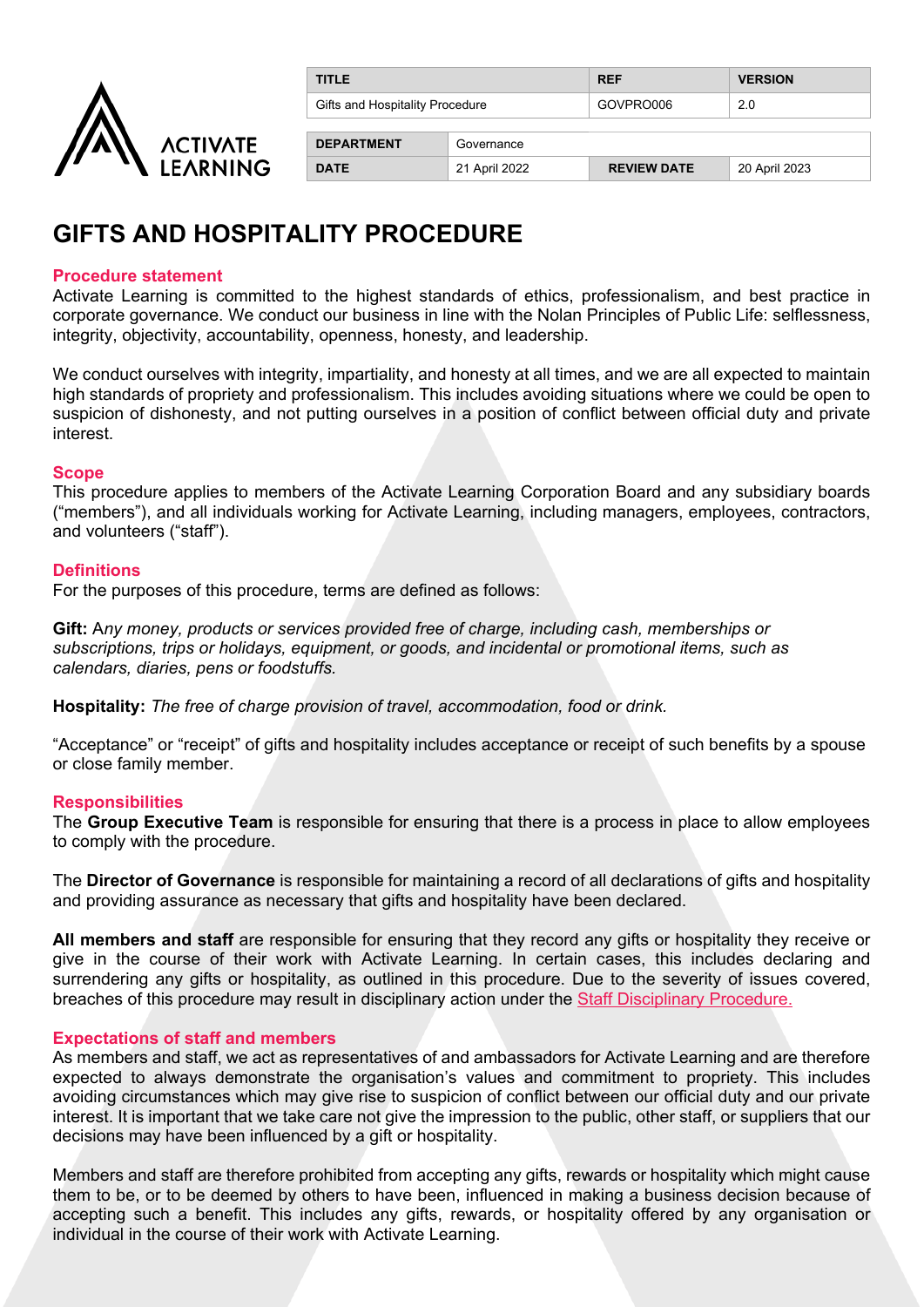#### **Circumstances where gifts and hospitality may be accepted**

Members and staff may, under the conditions set out in this procedure, accept offers of gifts, benefits, and hospitality. It is important that we carefully consider the circumstances under which we accept gifts, and whether this may create a conflict of interest or adverse inference against the integrity of either party. Members and staff must act, and must be seen to be acting, in a way which is fair, impartial, and unbiased.

You are expected to apply your professional judgement when considering whether to accept gifts and/or hospitality. Generally, gifts and hospitality are acceptable under the following circumstances:

- where hospitality is of nominal value and provided secondary to working arrangements, such as working meals and refreshments during meetings and events attended on behalf of Activate Learning;
- where the gift is of purely token promotional/advertising value and given to a wide range of people;
- where corporate endowments/donations are made to Activate Learning itself; and
- occasional corporate events, if these do not involve excessive travelling at the expense of Activate Learning or the donor.

Care should be taken with any gift or hospitality from a party which has, or is hoping to have, a contract with Activate Learning. You should seek the approval of your line manager (or Chair of the Board for members) before accepting any gifts or hospitality with a singular or cumulative value of over £250.

Where it is not possible to gain approval in advance, retrospective approval shall be sought.

#### **Circumstances where gifts and hospitality may not be accepted**

Due to increased risk of adverse perceptions, the following benefits should **not** be accepted by staff or members:

- gifts of money, including redeemable vouchers. If a monetary gift is offered, the recipient may ask for it to be donated to a charity of their choice;
- free membership or subscriptions (e.g. sports or other clubs) where there would normally be a charge;
- foreign travel which is not a specific element of a business, academic or research activity;
- free goods or services such as are normally provided by a supplier to Activate Learning at a charge;
- other free equipment or goods or services such as cars, housing, or electrical equipment;
- any gifts from suppliers offered during a procurement adjudication period; and
- any gifts or rewards offered as an inducement either for doing something or not doing something in your professional capacity.

Any such offers falling should be politely declined and notified immediately to the Director of Governance, who will take any action thought necessary with the donor.

If you are unsure whether to accept an offered gift or hospitality, you should seek advice from your line manager or the Director of Governance.

Under exceptional circumstances, you may seek authorisation from the CEO or Chair of the Board to accept of such gifts or hospitality by contacting the Director of Governance.

Exceptional authorisation may be granted where it is considered that such gifts should not be refused for the maintenance of good working relations. Any such decision shall be made in consultation with the Director of Governance and with due consideration of conflicts of interest and public perception.

#### **Recording gifts and hospitality**

If you accept any gifts or hospitality with a singular or cumulative value of over £50, you must notify the Director of Governance at the earliest opportunity via the Notification of Gifts and Hospitality Form (Appendix 1).

Declared gifts and hospitality will be the recorded on the Register of Gifts and Hospitality, which is open to inspection by the auditors and may be released in accordance with Freedom of Information requirements.

#### **References**

This Policy complies with the following legislation:

- [Bribery Act 2010](http://www.legislation.gov.uk/ukpga/2010/23/contents)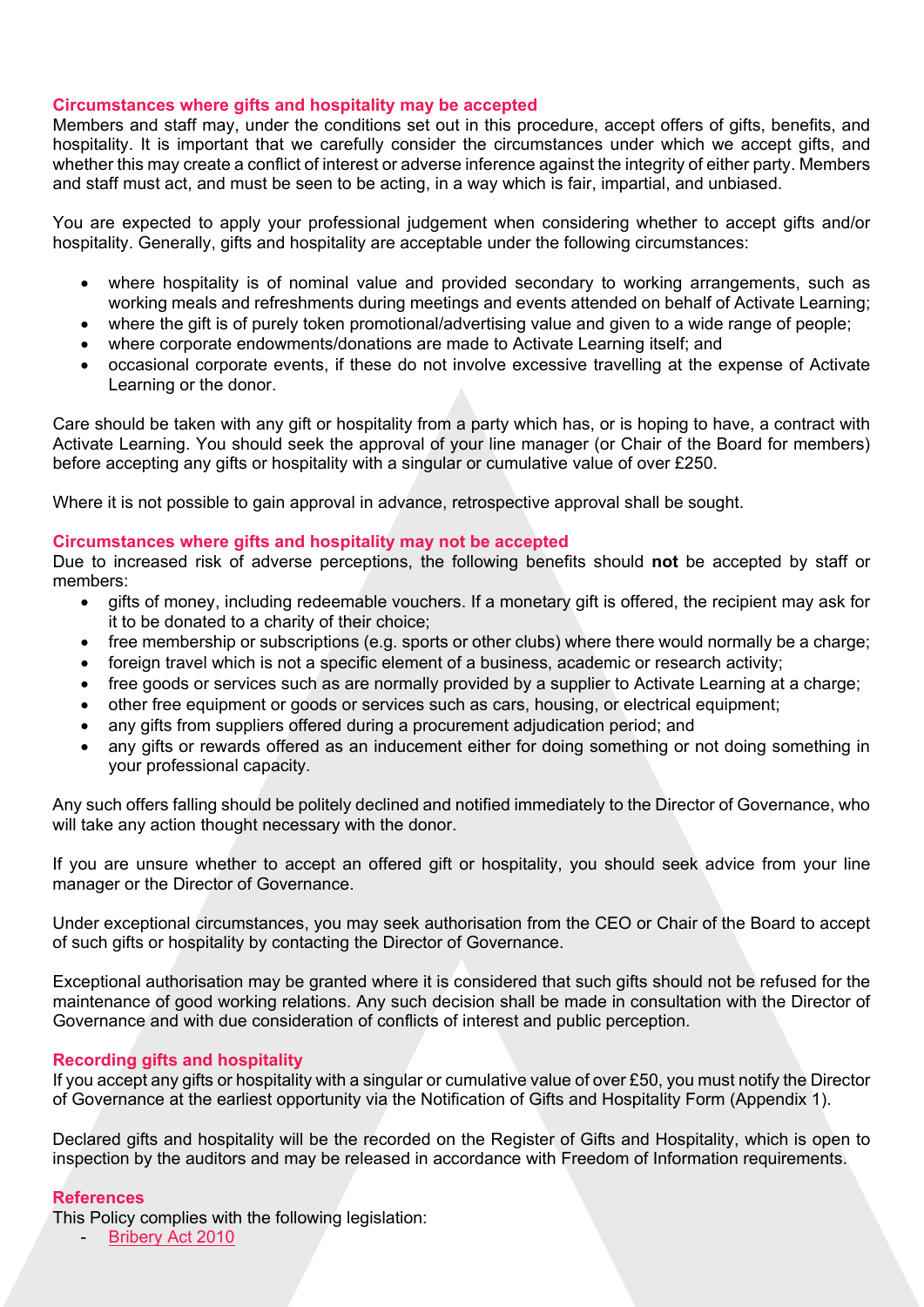This Procedure should be read in conjunction with the following Activate Learning Policies and Procedures:

- [Corporate Ethics Policy](https://activatelearning.sharepoint.com/sites/Policies/Shared%20Documents/Corporate%20Ethics%20Policy.pdf)
- **[Bribery and Corruption Procedure](https://activatelearning.sharepoint.com/sites/Policies/Shared%20Documents/Bribery%20and%20Corruption%20Procedure.pdf)**
- [Conflicts of Interest for Staff](https://activatelearning.sharepoint.com/sites/Policies/Shared%20Documents/Conflicts%20of%20Interest%20for%20Staff%20Procedure.pdf) Procedure
- [Conflicts of Interest for Governors Procedure](https://activatelearning.sharepoint.com/sites/Policies/Shared%20Documents/Conflicts%20of%20Interest%20for%20Governors%20Procedure.pdf?)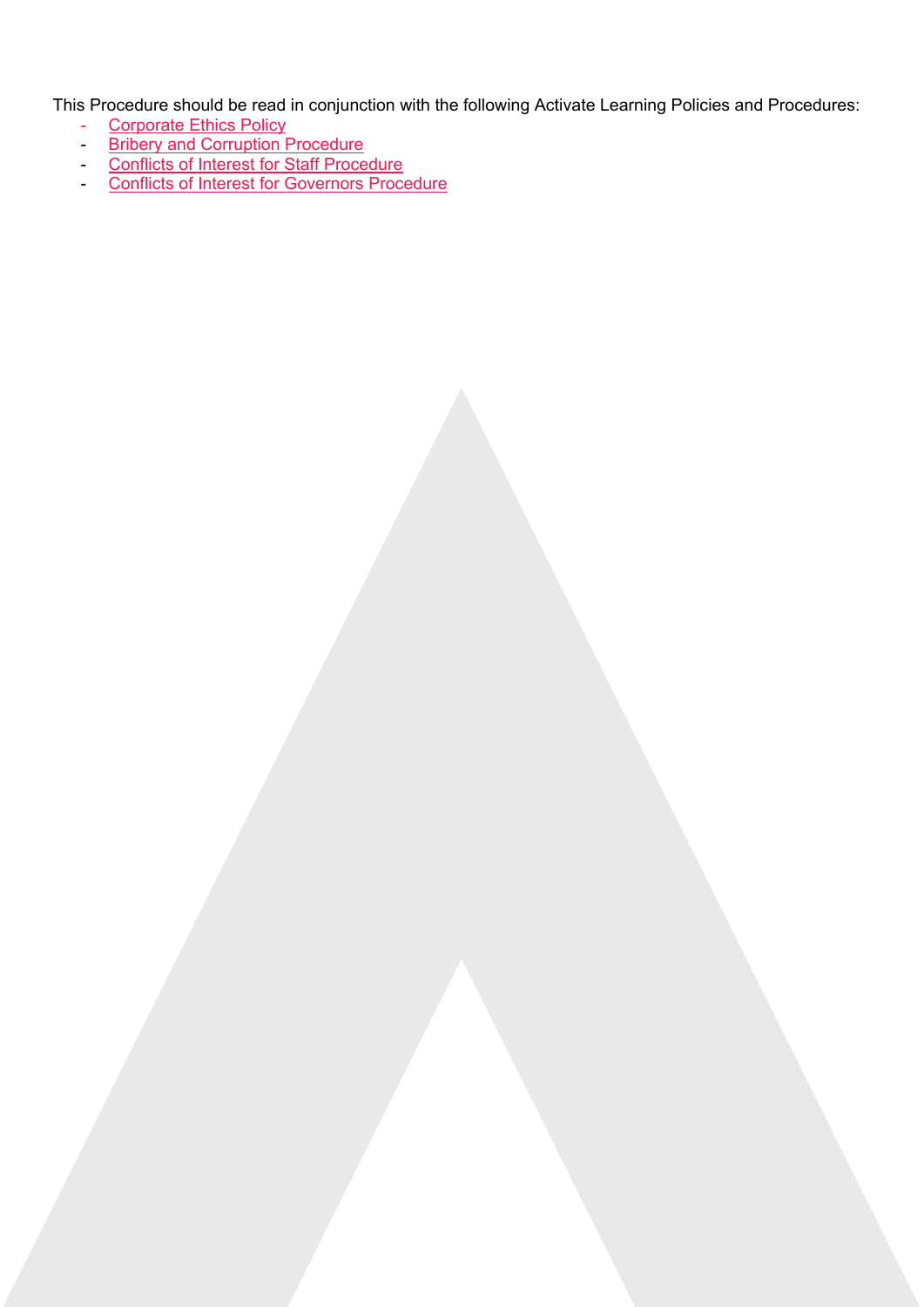**Appendix 1**



# **GIFTS AND HOSPITALIITY FORM**

### **PERSONALIA**

| Name:                 |  |
|-----------------------|--|
| Email:                |  |
| <b>Role/position:</b> |  |
| College:              |  |

### **GIFTS AND HOSPITALITY RECEIVED**

| <b>Date</b> | <b>Nature of Gift</b> | <b>Donor</b> | <b>Estimated Value</b> |
|-------------|-----------------------|--------------|------------------------|
|             |                       |              |                        |
|             |                       |              |                        |
|             |                       |              |                        |
|             |                       |              |                        |
|             |                       |              |                        |
|             |                       |              |                        |

Signature of recipient: ........................................................

Date:...................................................................................

Counter signed: ..................................................................

(Director of Governance)